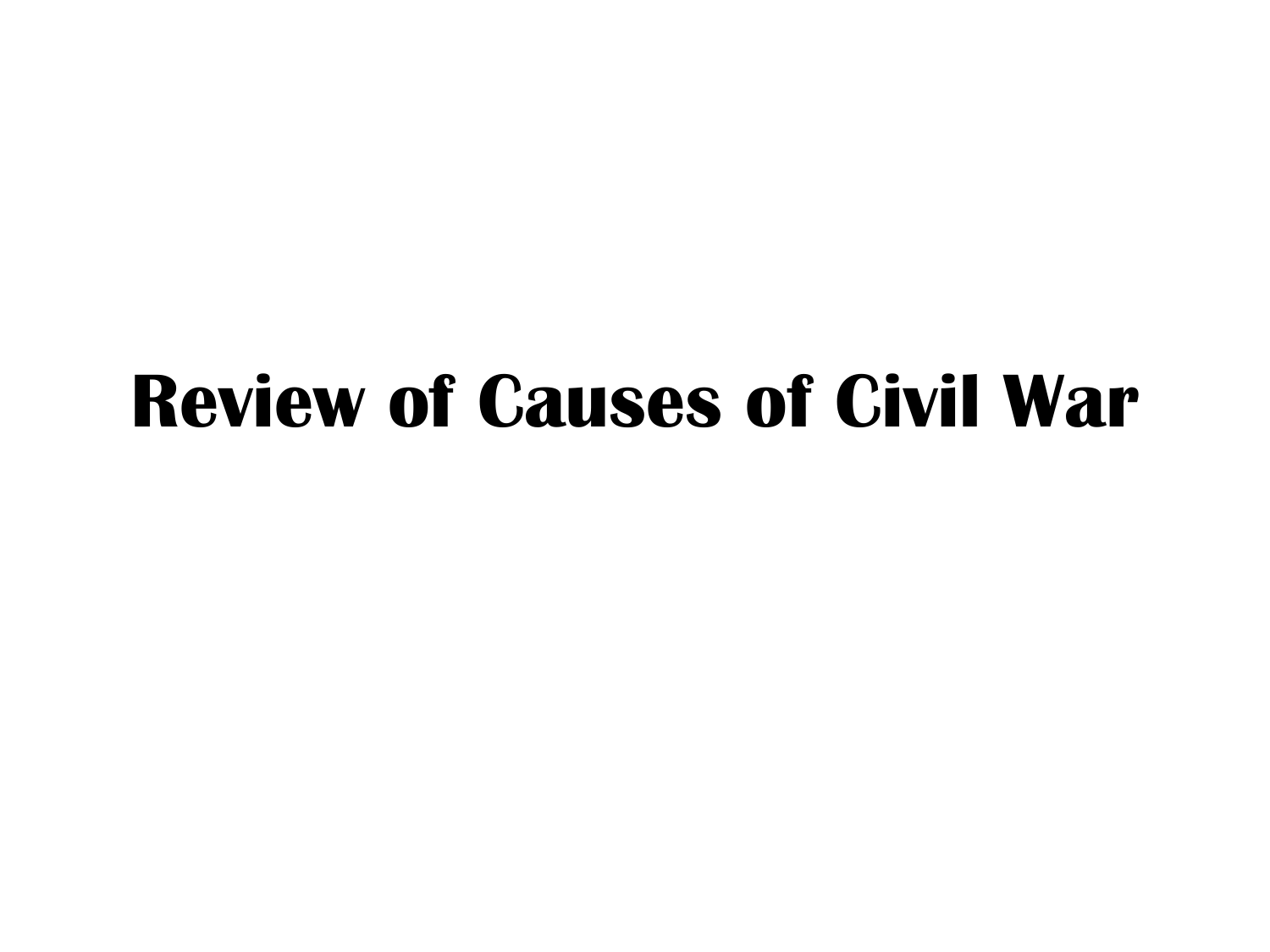### **1. Preview to Compromise of 1850**

The Gold Rush led to the rapid settlement of California which resulted in its imminent admission as the 31st state. Southerners recognized that there were few slaves in California because Mexico had prohibited slavery. Immediate admission would surely mean California would be the 16th free state, giving the non-slave-holding states an edge in the Senate. Already holding the House of Representatives, the free states could then dominate legislation.

Texas was claiming land that was part of New Mexico. As a slave state, any expansion of the boundaries of Texas would be opening new land to slavery. Northerners were opposed. The north was also appalled at the ongoing practice of slavery in the nation's capital — a practice the south was not willing to let go. A compromise needed to be reached in order to prevent the division of the union.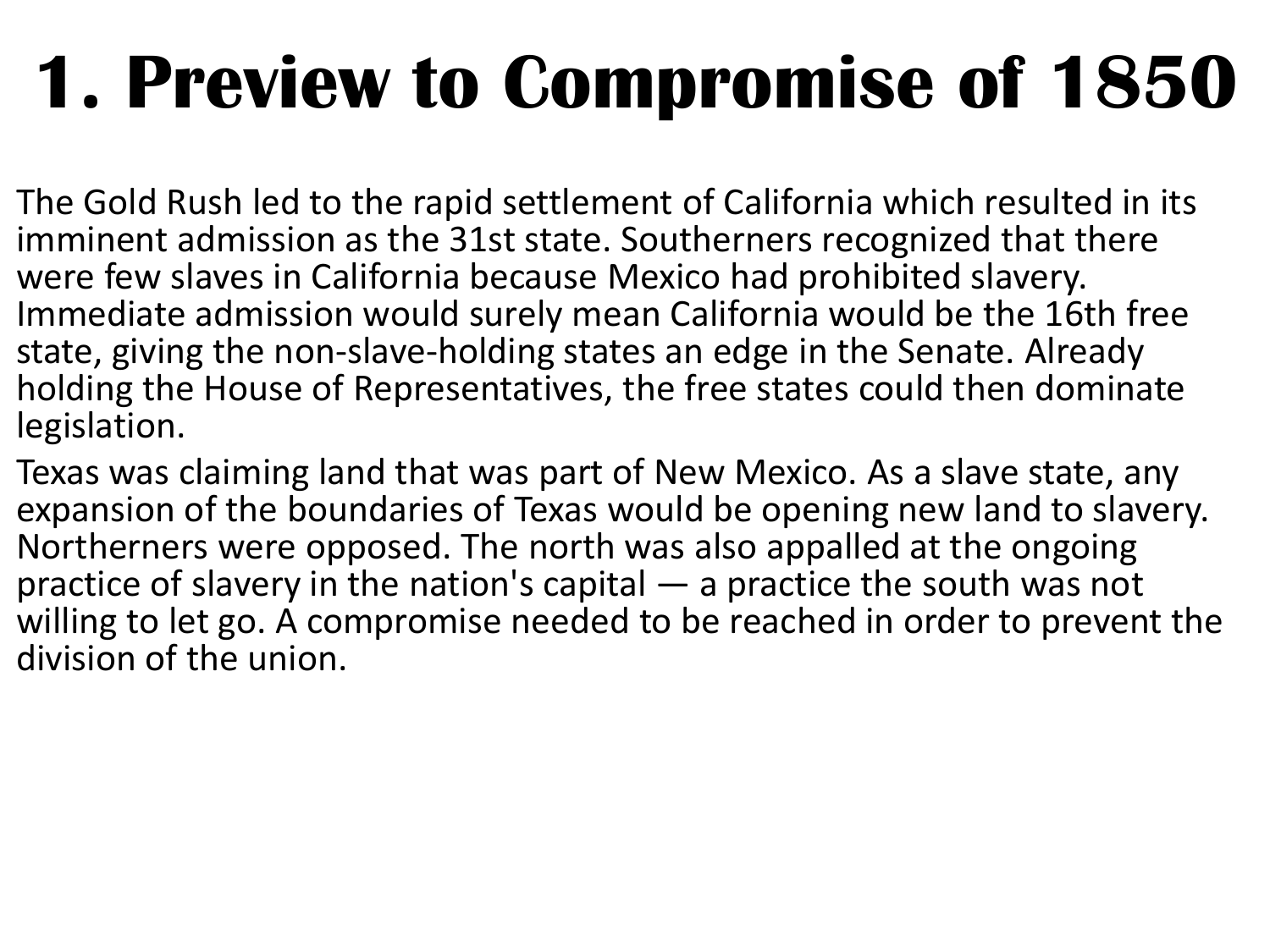# **2. Compromise of 1850**

The Congress debated the contentious issues well into the summer. By September, Senator Henry Clay's Compromise became law.

California was admitted to the Union as the 16th free state. In exchange, the south was guaranteed that no federal restrictions on slavery would be placed on Utah or New Mexico, so those states would be able to make their own decision about slavery. Texas lost its boundary claims in New Mexico, but the Congress compensated Texas with \$10 million. Slavery was maintained in Washington, D.C., but the slave trade was prohibited.

Finally, and most controversially, a **FUGITIVE SLAVE LAW** was passed, requiring northerners to return runaway slaves to their owners under penalty of law.

Who won and who lost in the deal? Although each side received benefits, the north seemed to gain the most. The balance of the Senate was now with the free states, although California often voted with the south on many issues in the 1850s. The major victory for the south was the Fugitive Slave Law. In the end, the north refused to enforce it. Massachusetts even called for its nullification. Northerners claimed the law was unfair. The flagrant violation of the Fugitive Slave Law set the scene for the tempest that emerged later in the decade. But for now, Americans hoped against hope that the fragile peace would prevail.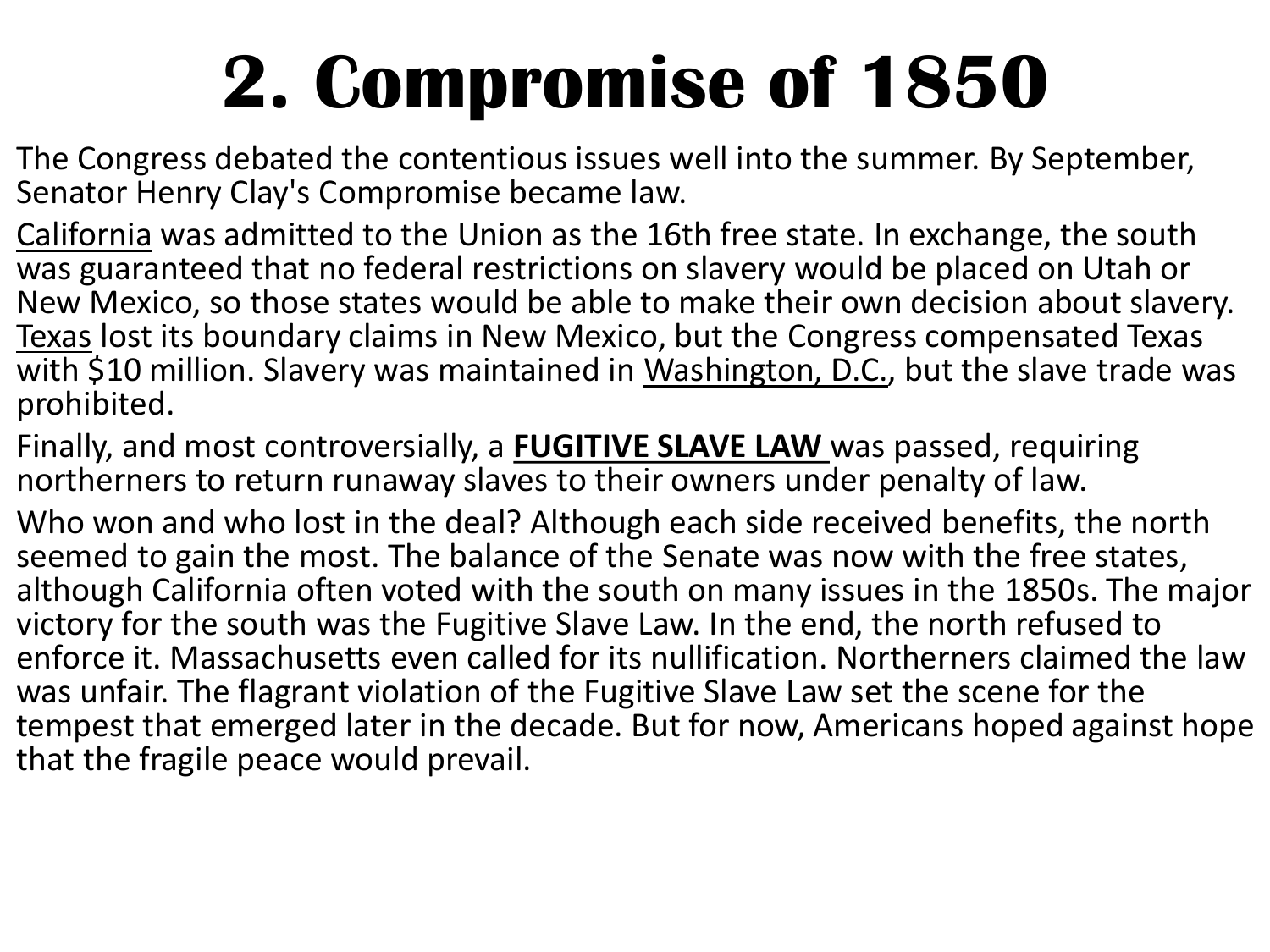# **3. Compromise of 1850 Chart**

| <b>North Gains</b>                                         | <b>South Gains</b>                                                                   |
|------------------------------------------------------------|--------------------------------------------------------------------------------------|
| <b>California admitted as a free</b><br>state              | <b>No slavery restrictions in</b><br><b>Utah or New Mexico</b><br><b>territories</b> |
| <b>Slave trade prohibited in</b><br><b>Washington D.C.</b> | <b>Slaveholding permitted in</b><br><b>Washington D.C.</b>                           |
| <b>Texas lost boundary dispute</b><br>with New Mexico      | <b>Texas received \$10 million</b>                                                   |
|                                                            | <b>Fugitive Slave Law</b>                                                            |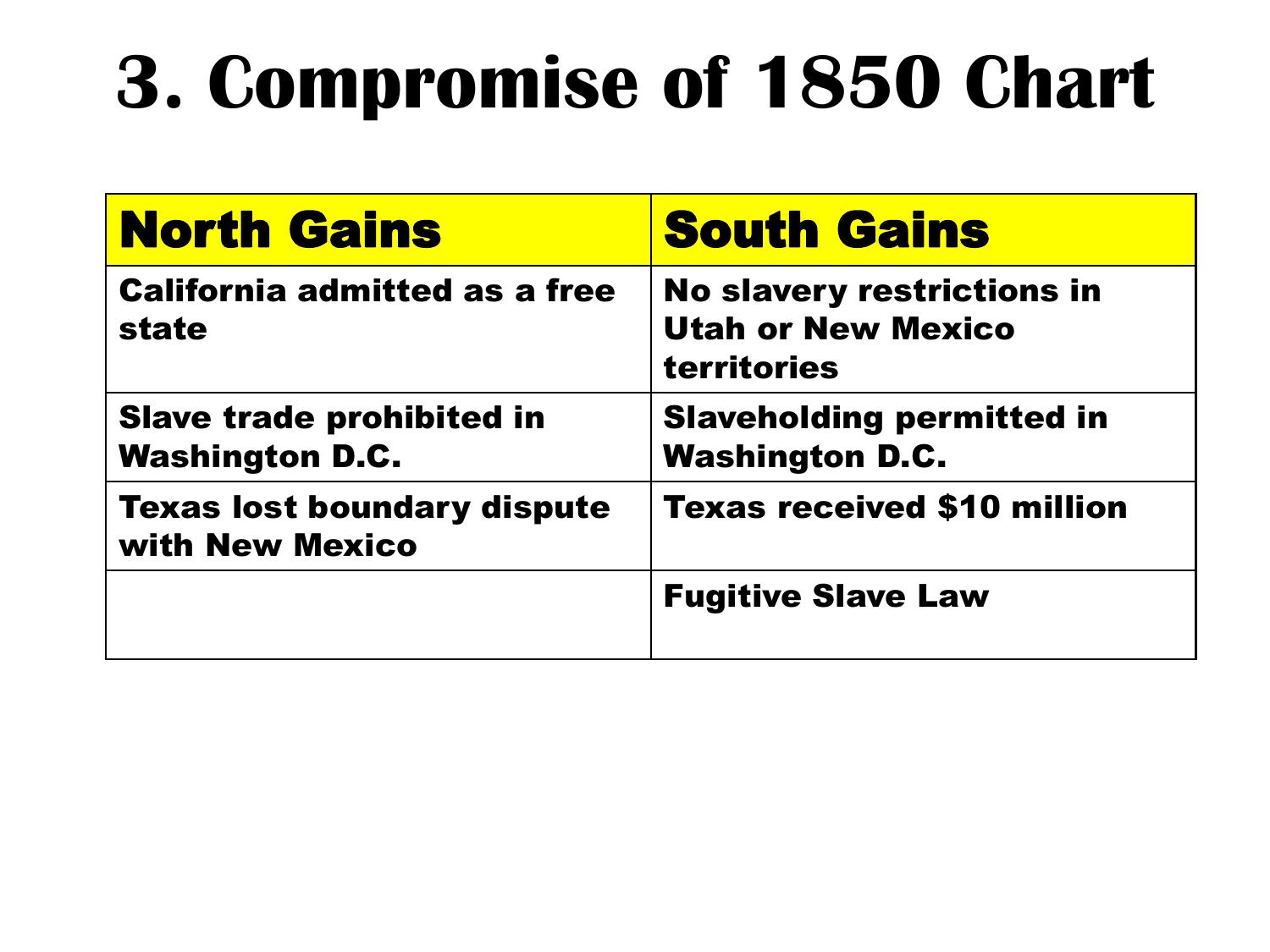### **4. Map for Compromise of 1850**

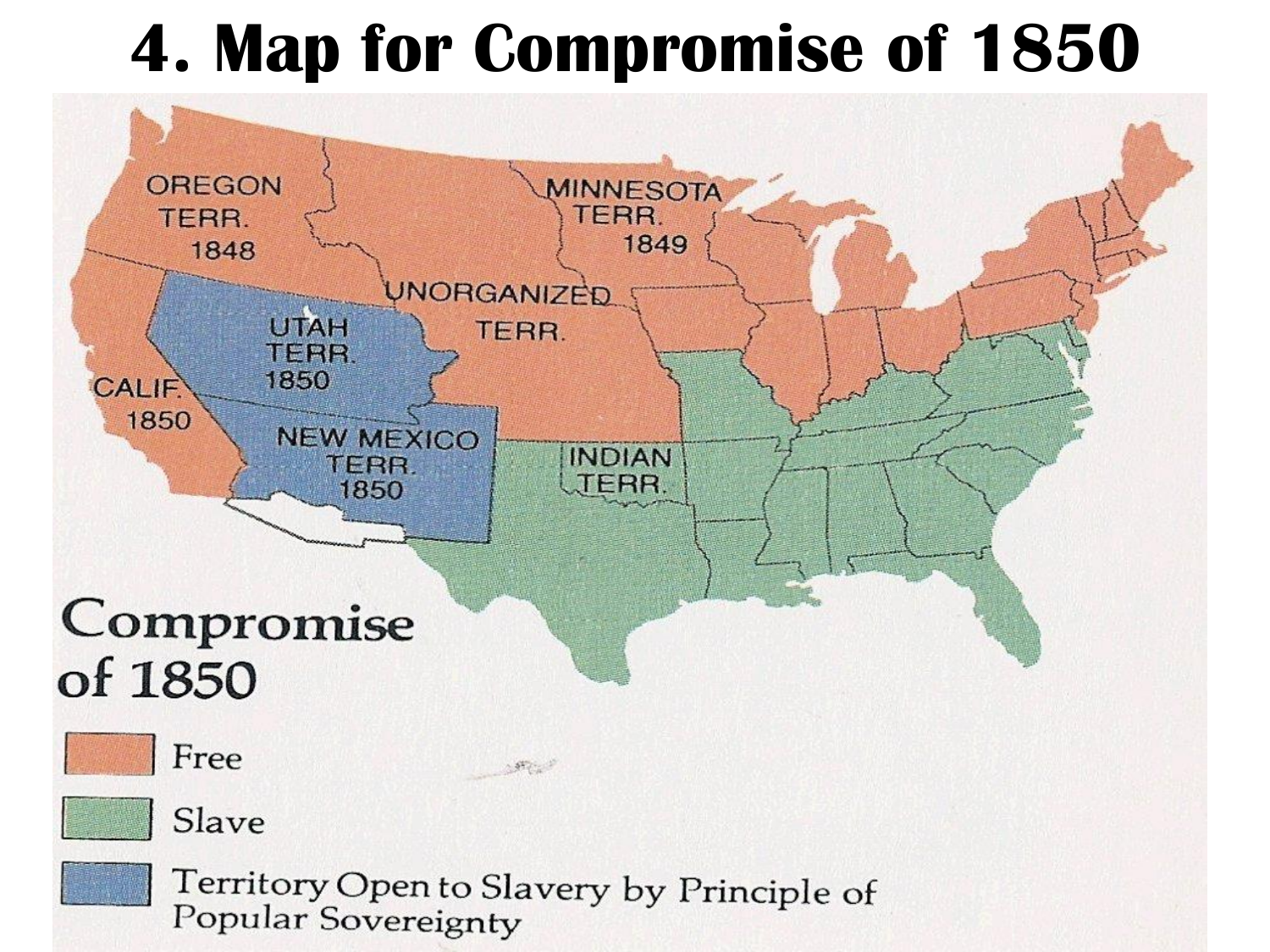### **5. Fugitive Slave Act**

The Fugitive Slave Act was a part of Compromise of 1850. This law was a massive gain for the South. The provisions of the act include the following:

- Any runaway slave were to be return to their owners
- Alleged fugitives were not entitled to trial by jury and could not testify on own behalf
- People that helped escaped slaves could go to jail or face \$1,000 fine
- Results of the act:
	- 9 Northern states refused to cooperate w/ this law
	- Many people that were "moderate" on slavery were now upset and joined the movement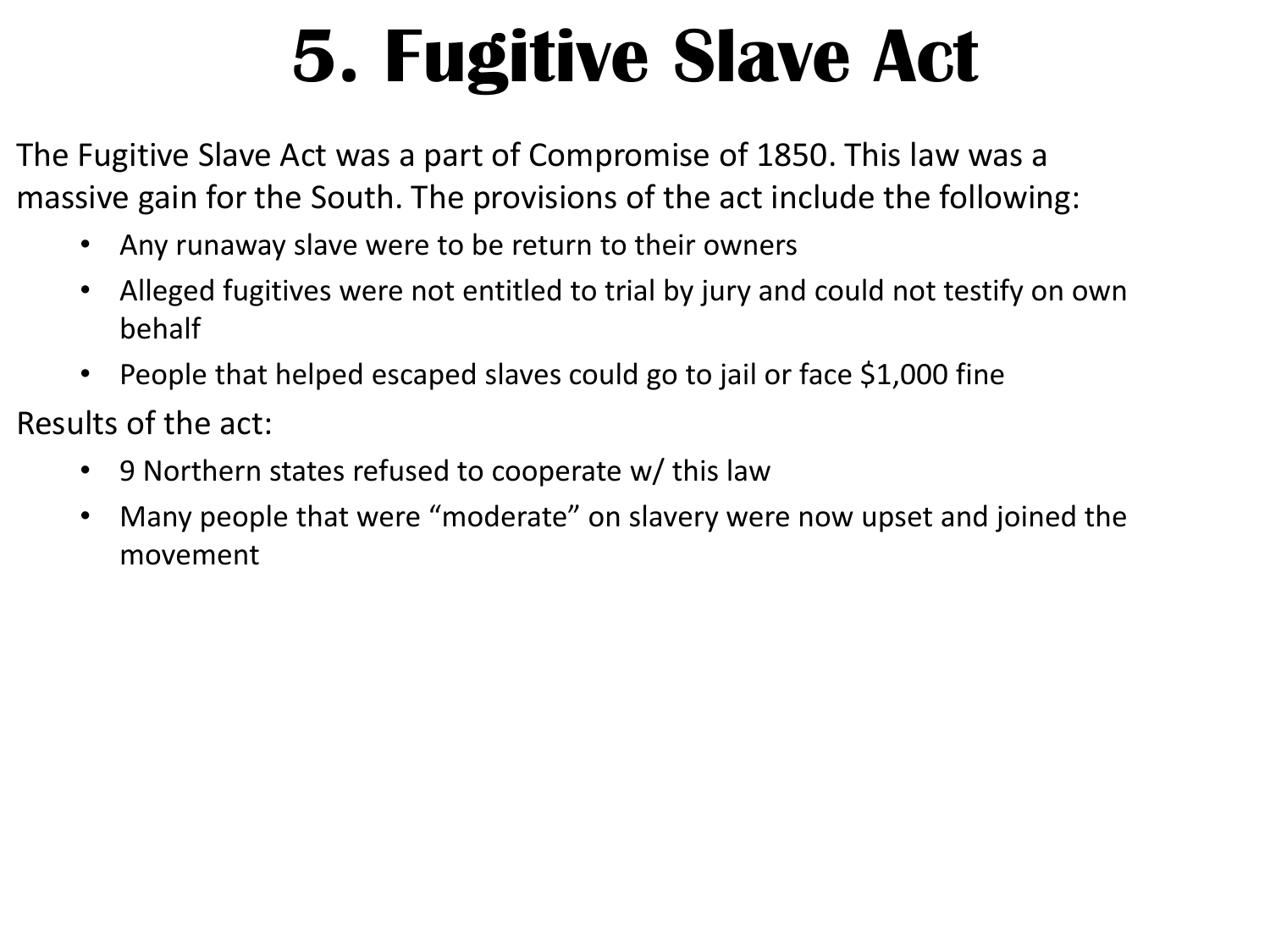# **6. Underground Railroad**

The Underground Railroad was a secret network of people who helped slaves escape to the North. The "conductor" hid fugitives in tunnels and cupboards in houses along the way and provided them with food and clothing. They travelled at night and used North Star as a guide for direction.

The most famous conductor was a former slave named Harriet Tubman. She was born a slave but escaped. In total, she made 19 trips back to South to help 300 slaves.



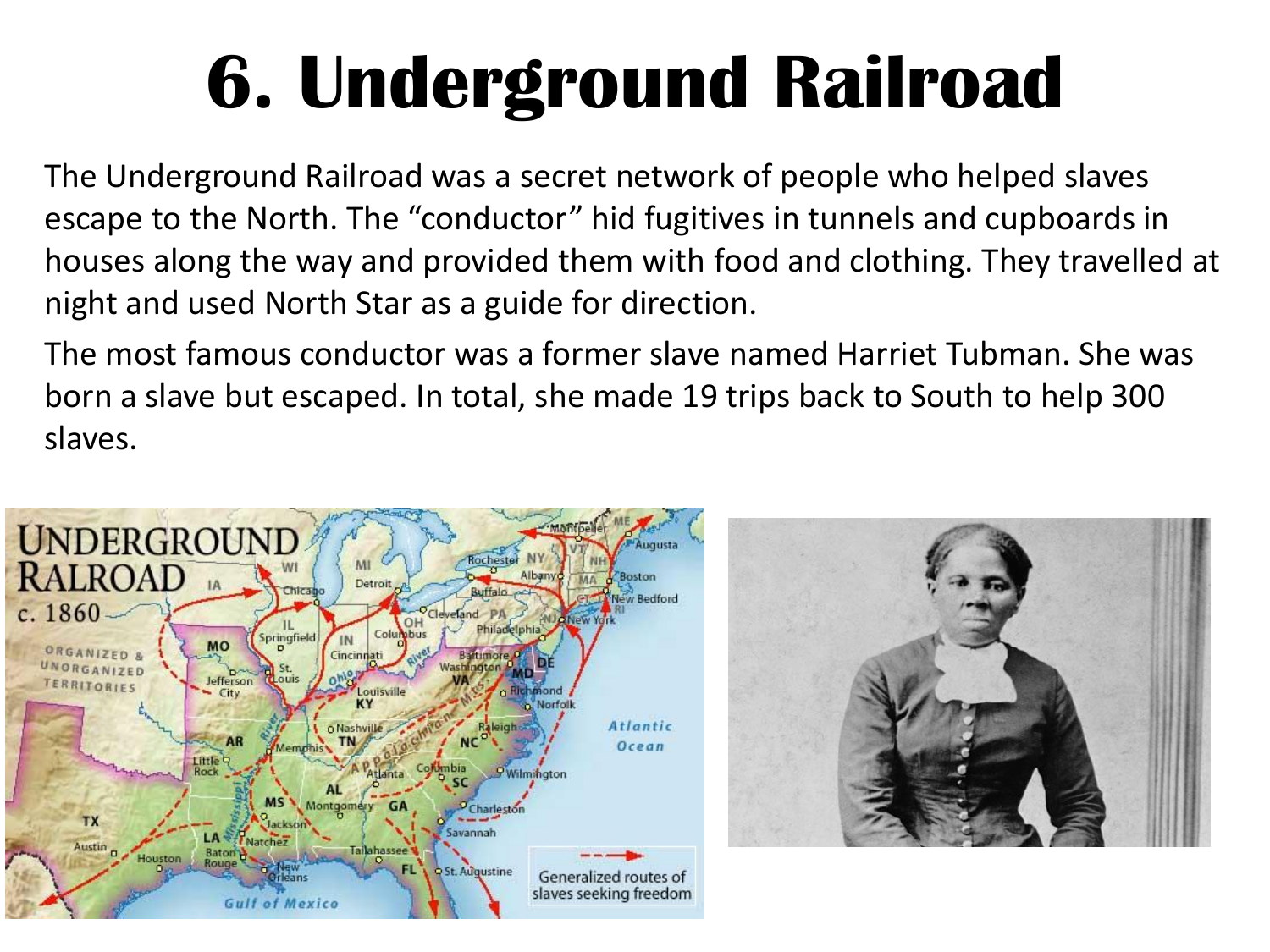### **7. Kansas-Nebraska Act**

The **KANSAS-NEBRASKA ACT OF 1854** may have been the single most significant event leading to the Civil War. By the early 1850s settlers and entrepreneurs wanted to move into the area now known as Nebraska. However, until the area was organized as a territory, settlers would not move there because they could not legally hold a claim on the land.

The Kansas-Nebraska Act divided the territory into Kansas and Nebraska. Both territories were given popular sovereignty to determine if they would become slave of free states. This act would repeal the Missouri Comprise created 34 years ago. The North was outraged. Results:

- Renewed the sectionalism between North and South
- The last compromise!
- Split the democrats into "north" and "south"
- Republican party was formed (northerners and westerners who had the goal of stopping the spread of slavery)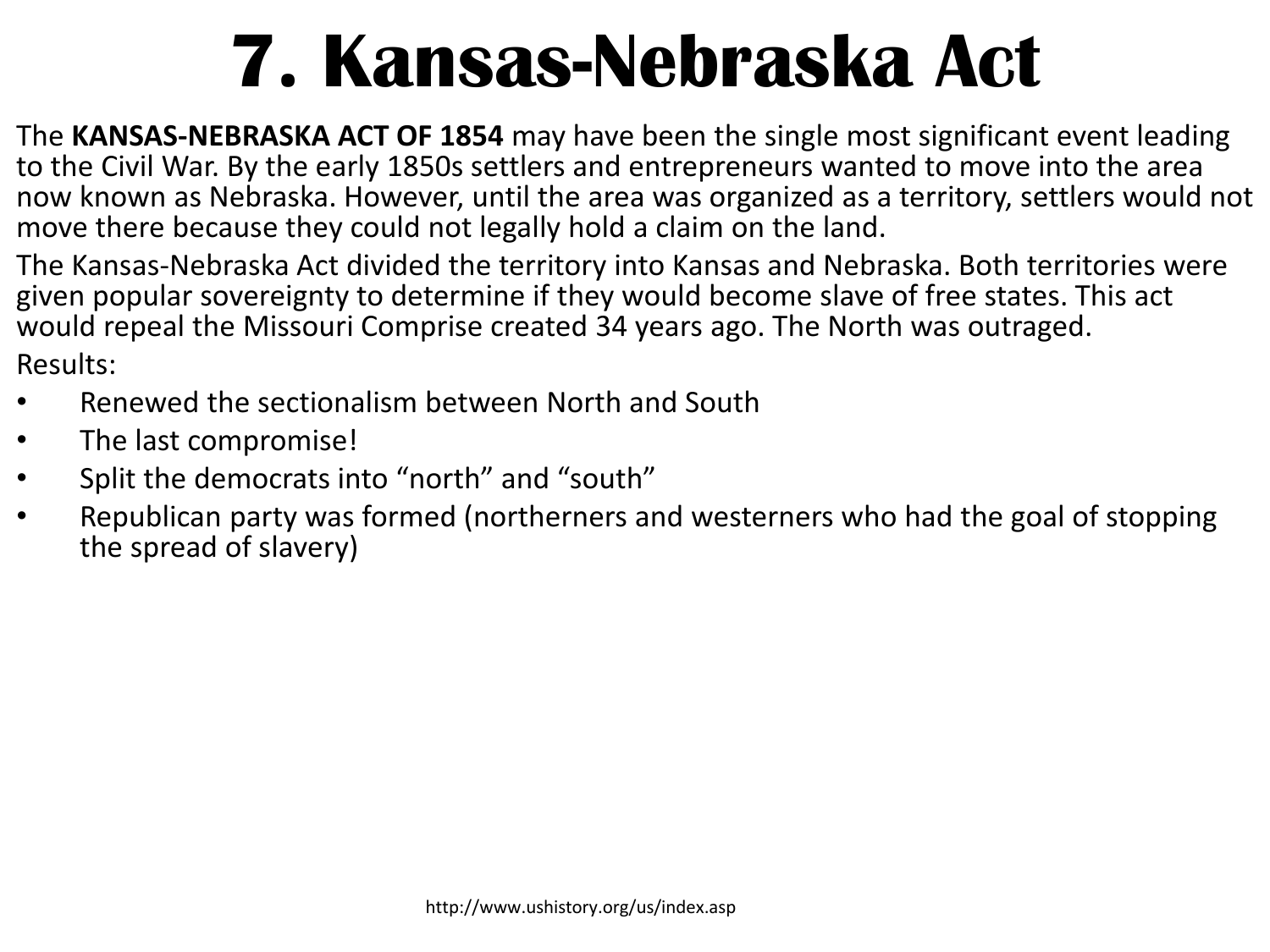### **8. Advertisements**

**CAUTION!! COLORED PEOPLE** OF BOSTON, ONE & ALL, You are hereby respectfully CAUTIONED and advised, to avoid conversing with the **Watchmen and Police Officers** For since the recent ORDER OF THE MAYOR & **ALDERMEN**, they are empowered to act as **TIDAYAYE E MHS Slave Catcl** And they have already been actually employed in KIDNAPPING, CATCHING, AND KEEPING SLAVES. Therefore, if you value your LIBERTY. and the Welfare of the Fugitives among you, Shun them in every possible manner, as so many **HOUNDS** on the track of the most unfortunate of your race. **Keep a Sharp Look Out for KIDNAPPERS, and have TOP EYE open.** 

**APRIL 24, 1851.** 

\$100 REWARD.

Ran away from my farm, near Buena Vista P. O., Prince George's County, Maryland, on the first day of April, 1855, my servant MATHEW TURNER.

He is about five feet six or eight inches high; weighs from one hundred and sixty to one hundred and eighty pounds; he is very black, and has a remarkably thick upper lip and neck; looks as if his eyes are half closed; walks slow, and talks and laughs loud.

I will give One Hundred Dollars reward to whoever will secure him in jail, so that I get him again, no matter where taken.

MARCUS DU VAL.

BUENA VISTA P O., MD., **MAY 10, 1555.**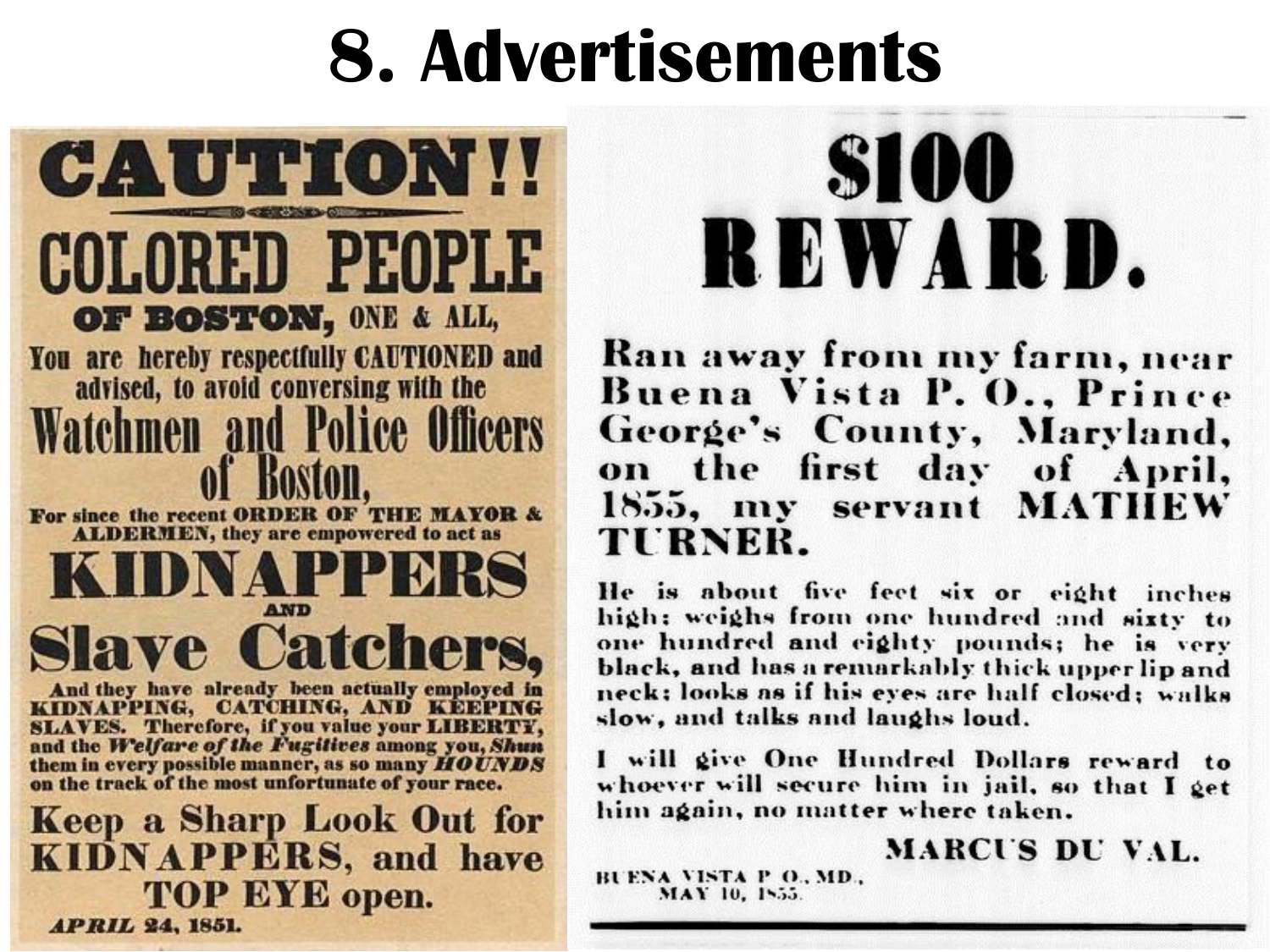

@ 2003 Facts On File, Inc.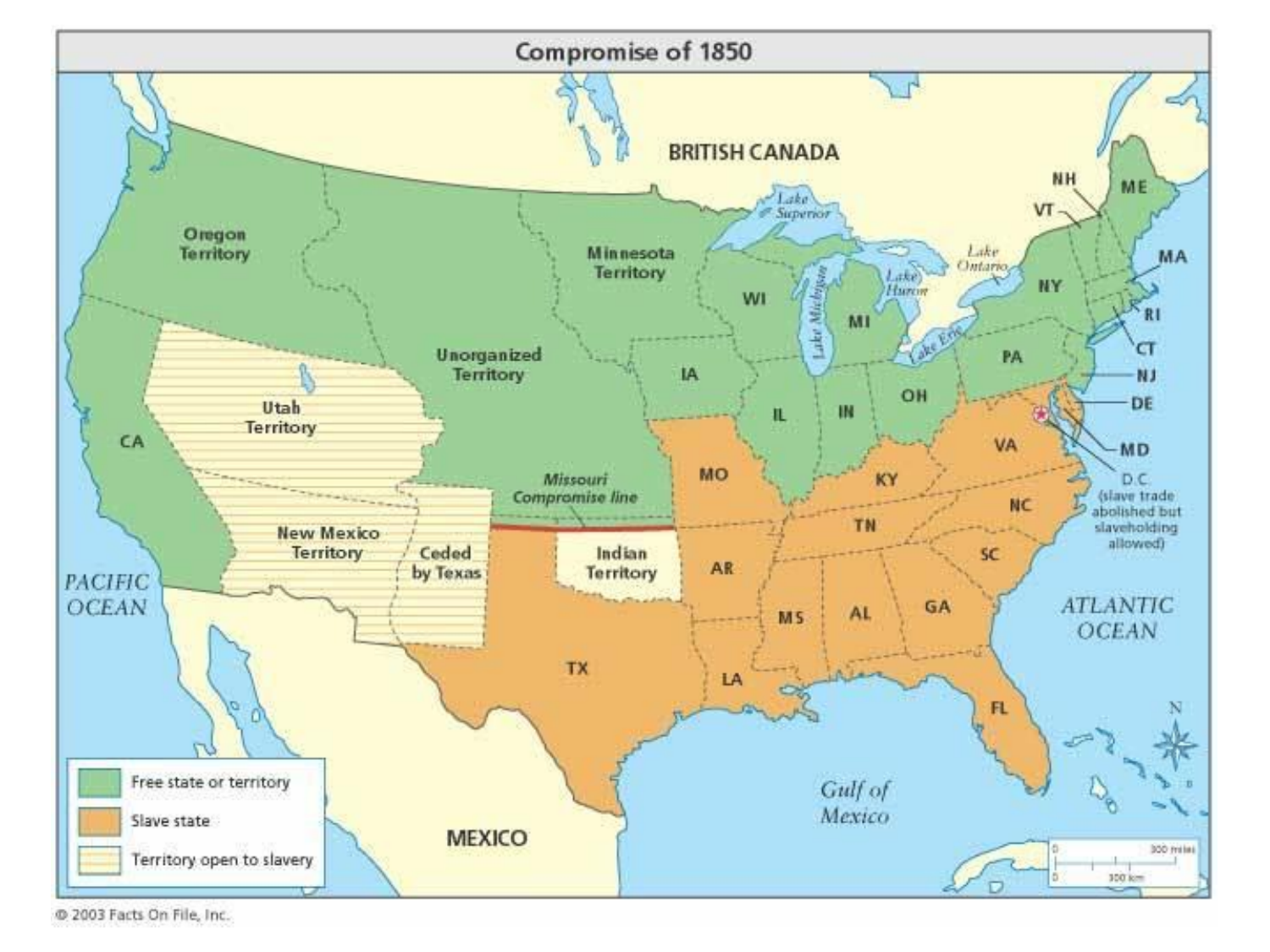